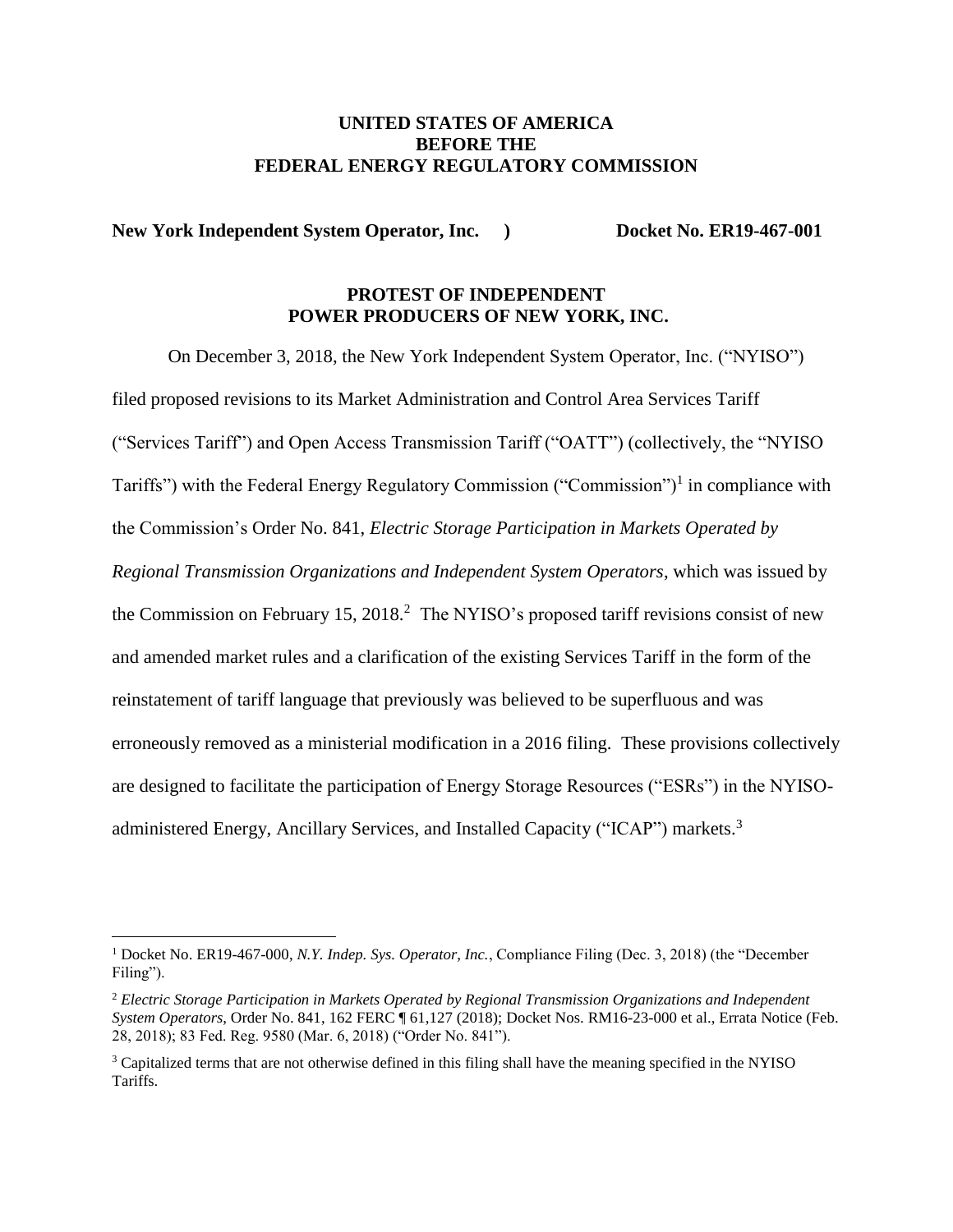In its December Filing, the NYISO stated that it was not proposing any substantive changes to its Buyer Side Market Power Mitigation Measures for ICAP (the "BSM Rules"), and, thus, "[t]he current BSM Rules would apply to the entry of new Energy Storage Resources that are larger than 2 MW."<sup>4</sup> The NYISO also proposed to clarify its existing tariff provisions by reinstating a specific provision of its BSM Rules, "Category III" of "Examined Facilities," that would more clearly apply certain aspects of such rules to new ESR entry as well as to the entry of other Generators that are 2 MW or less in Mitigated Capacity Zones unless such resources can demonstrate that they meet the requirement to be exempt from the BSM Rules under the Services Tariff (the "BSM Rules Proposal").<sup>5</sup> As the NYISO established, the NYISO mistakenly removed the Category III tariff language in its 2016 tariff filing proposing rules to govern the participation of Behind-the-Meter Net Generation Resources (the "BTM:NG Filing") in the NYISO's markets based on the flawed assumption that new resources of this size would no longer be entering the market, and therefore, the provision could be eliminated as a ministerial "clean up" measure.<sup>6</sup>

In its February 7, 2019 comments on the December Filing, Independent Power Producers of New York, Inc. ("IPPNY") requested that the Commission accept the NYISO's BSM Rules

<sup>4</sup> December Filing at 51.

<sup>5</sup> *Id.* at 51–54. Prior to the removal of part of this provision in 2016 based on the erroneous understanding that it had become obsolete, Section 23.4.5.7.3 of the Services Tariff defined three specific categories of Examined Facilities. Category I and II facilities included proposed new Generators that are members of a Class Year and that had requested Capacity Resource Interconnection Service ("CRIS") or new or existing Generators that expected to receive CRIS rights from another Generator. Services Tariff § 23.4.5.7.3. Category III facilities included, in relevant part, "'each proposed new Generator that is . . . not subject to a deliverability requirement (and therefore, is not in a Class Year).'" December Filing at 51.

<sup>&</sup>lt;sup>6</sup> *Id.* at 51–54. Throughout this proceeding, the NYISO has repeatedly acknowledged it made an error when it proposed to remove the language at issue as a ministerial modification in 2016, specifying in its May 1 Response that it could have made an errata filing to correct it if it had discovered its error closer in time to the 2016 filing. *See* Docket No. ER19-467-000, *supra*, Letter from Gregory J. Campbell to Kurt D. Longo (May 1, 2019) ("May 1 Response") at 23.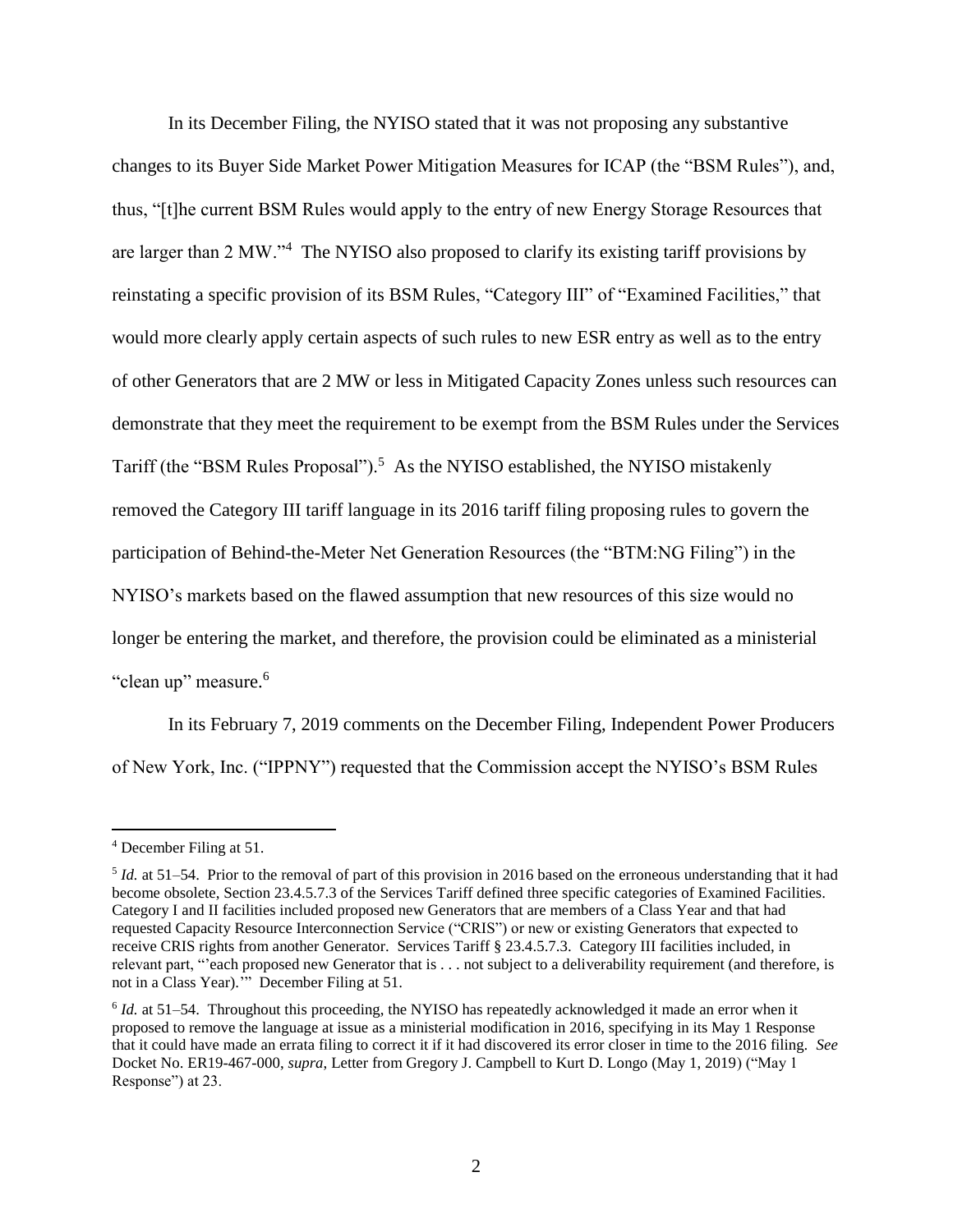Proposal because it removed uncertainty as to the process for determining Offer Floors and exemptions from Offer Floors under the BSM Rules with respect to Generators that are not required to satisfy a deliverability requirement, which include resources 2 MW or less.<sup>7</sup> As IPPNY demonstrated in its answer to the joint protest of the New York State Public Service Commission ("NYPSC") and the New York State Energy Research and Development Authority, the NYPSC's ESR initiative could result in a substantial number of ESRs 2 MW or less being installed on the system in the Mitigated Capacity Zones.<sup>8</sup>

On April 1, 2019, the Commission's Office of Energy Market Regulation ("OEMR") issued a deficiency letter addressing the NYISO's December Filing in which it, *inter alia*, asked a series of questions pertaining to application of the BSM rules to resources 2 MW or less.<sup>9</sup> In its response to the questions in the April 1 Letter regarding the BSM Rules Proposal, the NYISO continued to support its proposal that the erroneously removed tariff language must be reinstated so that it is clear that the BSM Rules apply to resources, including ESRs 2 MW or less.<sup>10</sup> However, in response to the OEMR's specific question about the applicability of the current BSM Rules, the NYISO also inexplicably asserted that: (i) the currently effective BSM Rules do

<sup>7</sup> Docket No. ER19-467-000, *supra,* Comments of Independent Power Producers of New York, Inc. (Feb. 7, 2019) ("IPPNY February Comments") at 2.

<sup>8</sup> Docket No. ER19-467-000, *supra,* Motion for Leave to Answer and Answer of Independent Power Producers of New York, Inc. (Feb. 27, 2019) ("IPPNY Answer") at 9–12.

<sup>9</sup> Docket No. ER19-467-000, *supra*, Letter from Kurt D. Longo, Director, Division of Electric Power Regulation – East to Gregory J. Campbell, Attorney, NYISO (Apr. 1, 2019) ("April 1 Letter"); *see also* May 1 Response at 24, 25.

<sup>10</sup> *See* May 1 Response at 22–24 (documenting there was no economic basis to remove this language and grant an exemption to these resources nor was one offered and noting the Commission previously has held and the Market Monitoring Unit ("MMU") previously has demonstrated that small resources could have cumulative impacts that have material price effects).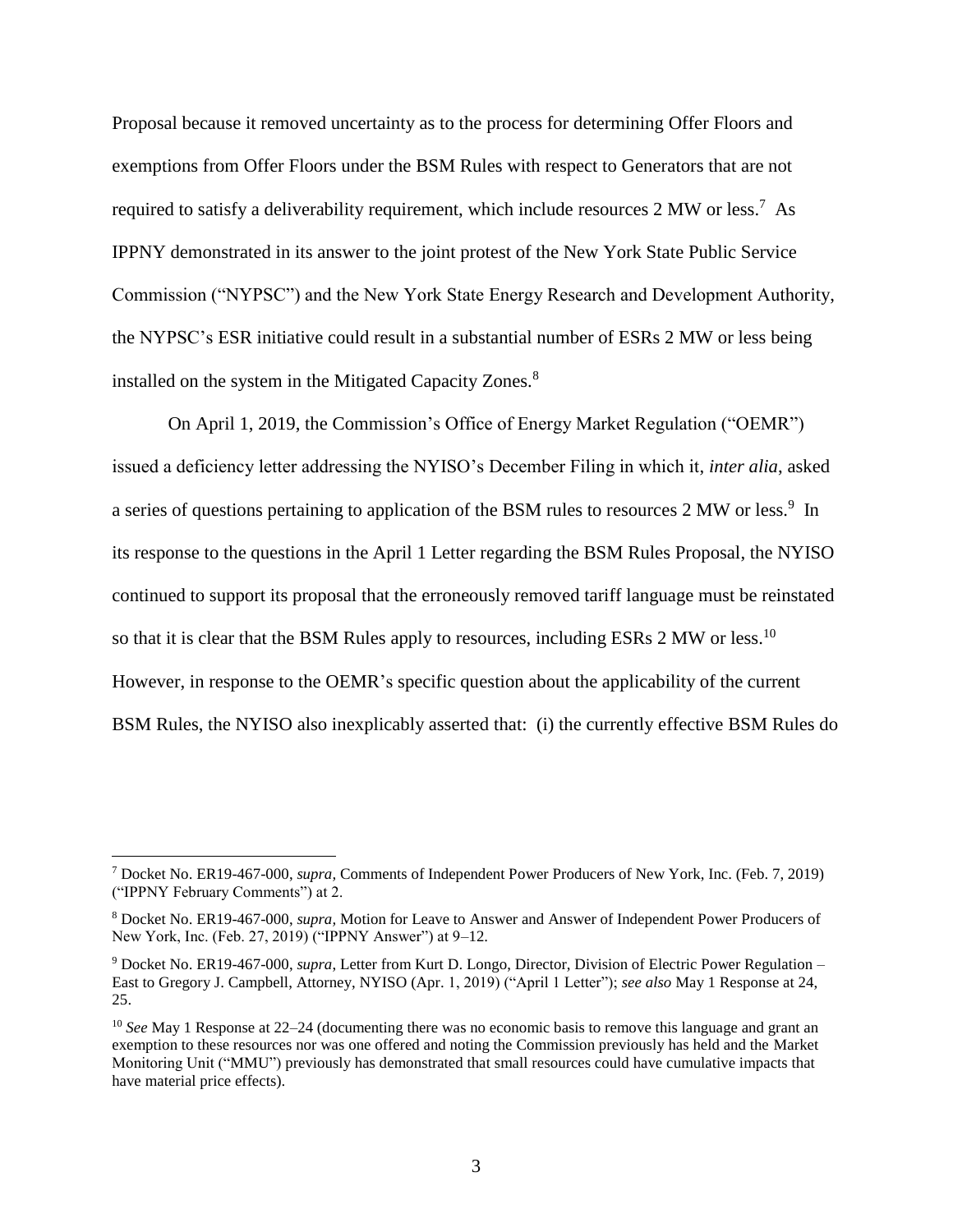not apply to resources 2 MW or less; and (ii) if they did, such resources would be subject to automatic Offer Floor mitigation.<sup>11</sup>

Pursuant to the Commission's Combined Notices of Filing #1, issued on May 2, 2019, IPPNY hereby protests this aspect of the NYISO's response to the OEMR regarding the application of the BSM Rules to resources 2 MW or less. Consistent with its February Comments, IPPNY reiterates its support for the NYISO's BSM Rules Proposal because it removes any unnecessary uncertainty claimed to exist as to how these rules are to be applied. Doing so would also have the benefit of rendering moot this issue concerning the NYISO's latest interpretation of how its BSM Rules would operate absent Commission action. Thus, IPPNY urges the Commission to accept the NYISO's BSM Rules Proposal.<sup>12</sup>

However, should the Commission nevertheless choose to address the NYISO's argument about the applicability of the currently effective BSM Rules, the Commission should summarily reject it. As demonstrated in the IPPNY February Comments and as discussed further below, the currently effective BSM tariff provisions and past Commission orders clearly establish that these rules apply to all resources in Mitigated Capacity Zones, including resources 2 MW or less. Contrary to the NYISO's most recent interpretation, the NYISO is not required to "automatically" subject resources 2 MW or less to Offer Floor mitigation because nothing in the currently effective tariff bars the application of the three exemptions from Offer Floor mitigation to such resources.

<sup>11</sup> *Id*. at 24–25.

<sup>&</sup>lt;sup>12</sup> By taking this step, the Commission would restore the "Examined Facilities" definition to its full scope of encompassing all new resources thereby eliminating the need to engage in the NYISO's tariff interpretation gymnastics addressed at length below.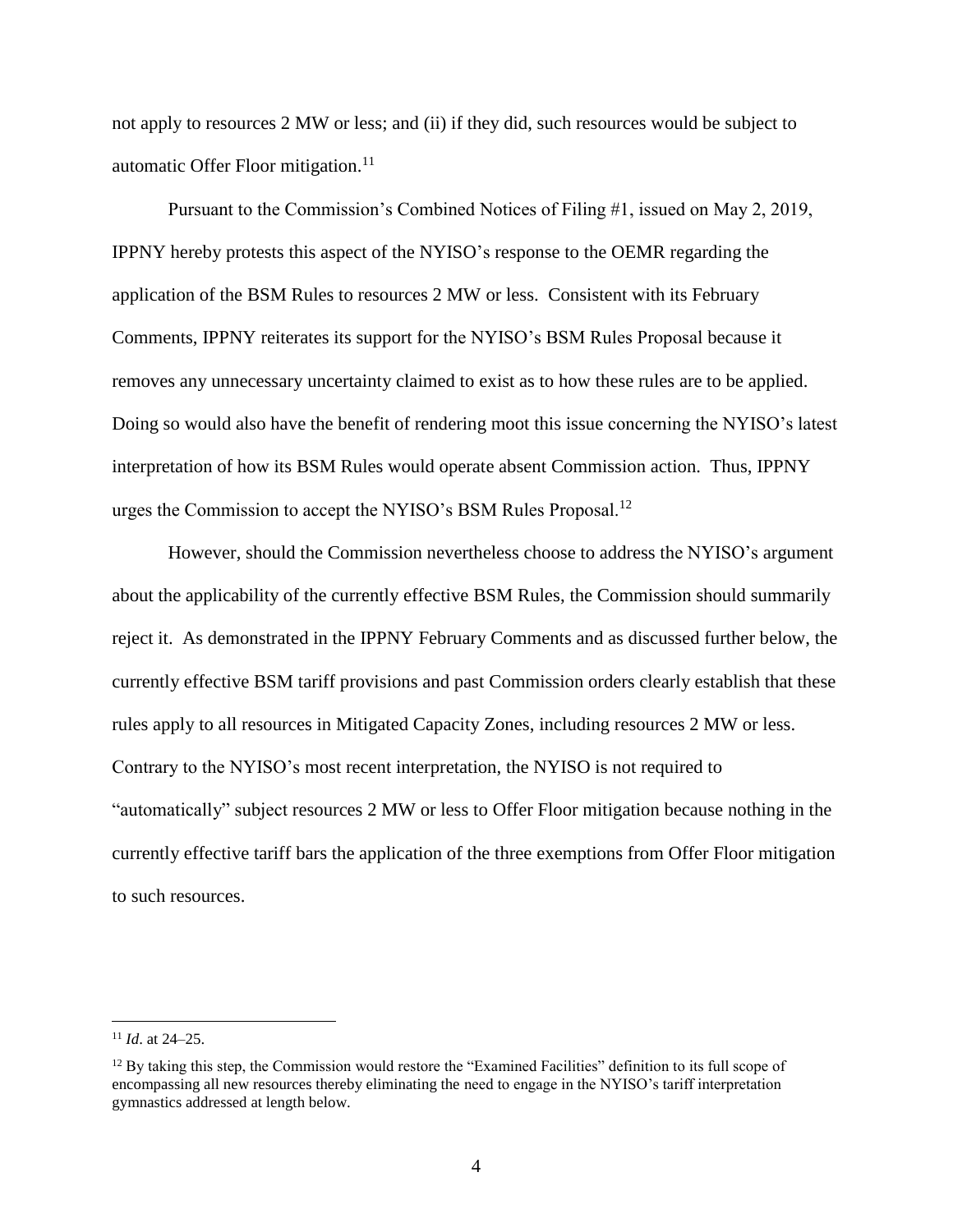Indeed, in direct contravention of the Commission's orders addressing the BSM Rules in New York for over a decade, the NYISO's interpretation that the BSM Rules do not apply to resources 2 MW or less would provide an automatic exemption from Offer Floor mitigation to all such resources, even if they are subsidized uneconomic new entry. Such a flawed interpretation not only clearly violates the Commission's past orders holding that new subsidized uneconomic resources in Mitigated Capacity Zones should be subject to the BSM Rules and potential Offer Floor mitigation, it conflicts with the express language of the tariff that establishes the BSM Rules impose Offer Floor mitigation on all resources unless exempt under the BSM Rules. This interpretation, therefore, cannot be sanctioned by the Commission, particularly at a time when the subsidized uneconomic entry of large number of small ESRs is actively being supported under various public policy initiatives.

#### **I. THE EXISTING BSM RULES APPLY TO RESOURCES 2 MW OR LESS.**

On April 1, 2019, the OEMR requested additional information from the NYISO to allow the Commission to act on the NYISO's December Filing.<sup>13</sup> Specifically, the OEMR asked the NYISO to:

> explain whether, under NYISO's current buyer side mitigation rules, a resource 2 MW or less is subject to mitigation and, if so, whether it can avoid mitigation after passing one of these three buyer side mitigation tests. Or, absent NYISO's proposal, would an Energy Storage Resource 2 MW or less be subject to mitigation automatically because it does not qualify for an exemption?<sup>14</sup>

<sup>&</sup>lt;sup>13</sup> April 1 Letter.

<sup>&</sup>lt;sup>14</sup> *Id.* at 5. The OEMR also asked about whether, and how, these resources would fit into the Class Year process. *Id*. The NYISO explained they do not fall within that process and also suggested the BSM test procedures could be streamlined so market entry by these resources would not be delayed. *See* May 1 Response at 24, 27–28.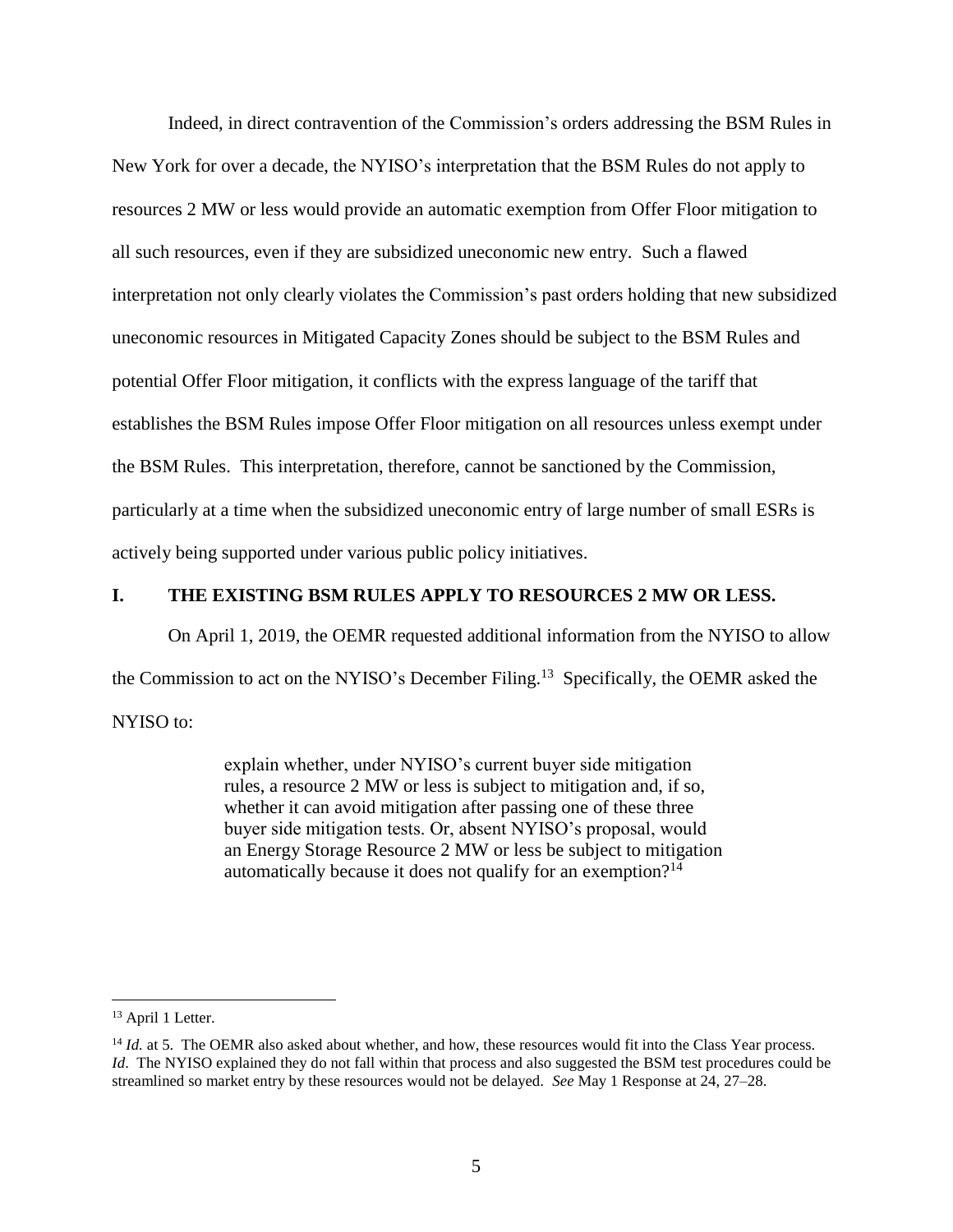In its May 1 Response, the NYISO reiterated its position that its existing tariff provisions needed to be clarified by reinstating tariff language previously deleted erroneously. However, the NYISO also stated for the first time, that "[a] resource 2 MW or less is not subject to mitigation under the NYISO's currently effective BSM Rules.<sup> $15$ </sup> In an attempt to support this new interpretation, the NYISO took the position that the BSM Rules only apply to "Examined Facilities" and "NCZ Examined Projects."<sup>16</sup> The NYISO's position erroneously conflates two unrelated mechanisms, and thus, it has no basis.

### **A. The NYISO's Currently Effective BSM Rules Impose an Offer Floor on All New Resources in Mitigated Capacity Zones Unless the Resource Demonstrates It Meets the Requirements of an Exemption.**

As noted above, the IPPNY February Comments demonstrated that the NYISO's currently effective BSM Rules clearly impose an Offer Floor on all new resources entering Mitigated Capacity Zones, including resources 2 MW or less, unless a resource is able to demonstrate that it qualifies for a specific exemption listed in the Services Tariff.<sup>17</sup> The NYISO's MMU made the same demonstration in its answer to protests of the December Filing.<sup>18</sup> In an attempt to respond to these facts, the NYISO stated in its May 1 Response that "[u]nder this interpretation, entrants that are not Examined Facilities would automatically be subject to mitigation but be ineligible for any kind of exemption."<sup>19</sup> The NYISO's interpretation of the BSM Rules is inconsistent with the Commission's past orders holding that all new resources in

<sup>&</sup>lt;sup>15</sup> May 1 Response at 24.

<sup>16</sup> *Id.* at 25.

<sup>17</sup> IPPNY Comments at 5–6.

<sup>18</sup> Docket No. ER19-467-000, *supra*, Motion to Intervene Out-of-Time, Request for Leave to Answer, and Limited Answer of the NYISO Market Monitoring Unit (Feb. 25, 2019) ("MMU Answer") at 5.

<sup>&</sup>lt;sup>19</sup> May 1 Response at 25.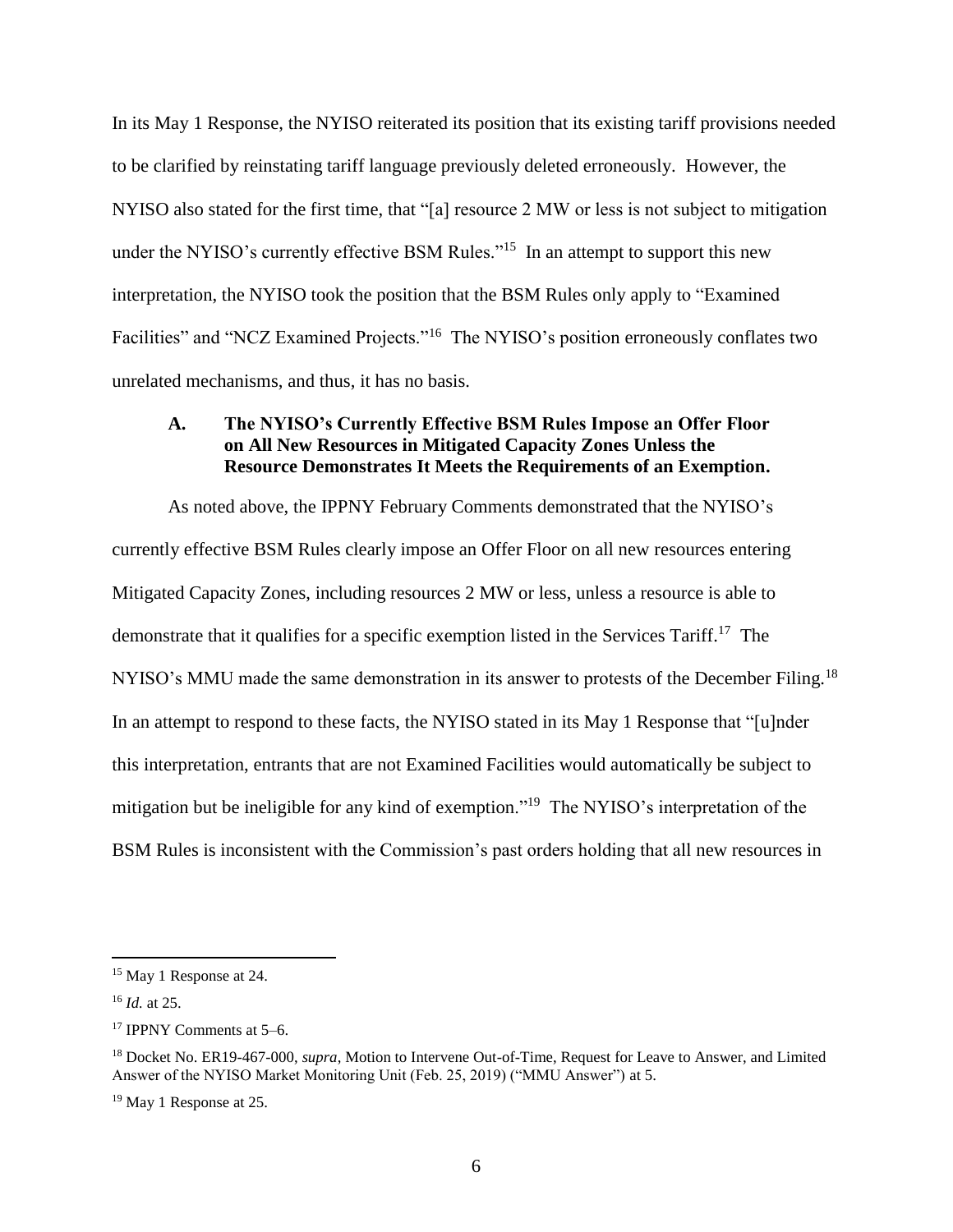Mitigated Capacity Zones should be subject to the BSM Rules unless exempt under the BSM Rules.

The BSM Rules are the NYISO's primary tool to ensure that subsidized, uneconomic ICAP supply that enters the market in the Mitigated Capacity Zones does not artificially suppress ICAP prices to the detriment of the competitive markets and the investors that rely on such markets. Since their inception more than ten years ago, the Commission has clearly held in a series of orders that the BSM Rules are intended to mitigate all subsidized uneconomic entry by imposing Offer Floor mitigation and that the limited exemptions from Offer Floor mitigation it has accepted are designed to ensure that the BSM Rules do not deter economic entry.<sup>20</sup>

Size alone is not a basis to exempt resources. Indeed, the Commission specifically rejected a request filed under Section 206 of the Federal Power Act ("FPA") to exempt resources less than or equal to 20 MW from imposition of Offer Floor mitigation.<sup>21</sup> The NYISO cites to that fact in its May 1 Response.<sup>22</sup> In that order, the Commission ruled that "[t]he proposed 20 MW cut-off would exempt several types of projects that may have the incentive and ability to exercise buyer-side market power to artificially suppress capacity prices  $\ldots$  ."<sup>23</sup> The same logic

<sup>20</sup> *See N.Y. Indep. Sys. Operator, Inc.*, 122 FERC ¶ 61,211, at PP 100–01, 103–06, 117 (2008) (holding that mitigation applies to all new entry in the in-City market to prevent uneconomic entry and units should be exempted from mitigation if units are economic at the time of entry decisions); *N.Y. Indep. Sys. Operator, Inc.*, 124 FERC ¶ 61,301, at PP 29, 44 (2008) (holding that BSM Rules apply to new uneconomic entrants and "all uneconomic entry has the effect of depressing prices below the competitive level and that this is the key element that mitigation of uneconomic entry should address"); *N.Y. Indep. Sys. Operator, Inc.*, 131 FERC ¶ 61,170, at P 43 (2010) ("[N]ew entry mitigation is intended to deter the construction of uneconomic capacity."); *N.Y. Indep. Sys. Operator, Inc.*, 136 FERC ¶ 61,077, at P 28 (2011) (holding that the purpose of the BSM Rules is "to deter uneconomic entry, not economic entry" and uneconomic projects cannot enter the market unless subject to Offer Floor mitigation).

<sup>21</sup> *N.Y. Pub. Serv. Comm'n et al. v. N.Y. Indep. Sys. Operator, Inc*., 153 FERC ¶ 61,022 (2015), at PP 78–79 ("2015 BSM Order").

<sup>22</sup> *See* May 1 Response at 23 (citing to the MMU's analysis in this regard and past Commission determinations recognizing that "the cumulative impact of smaller resources could have material price effects)."

<sup>23</sup> *See* BSM Order at P 78.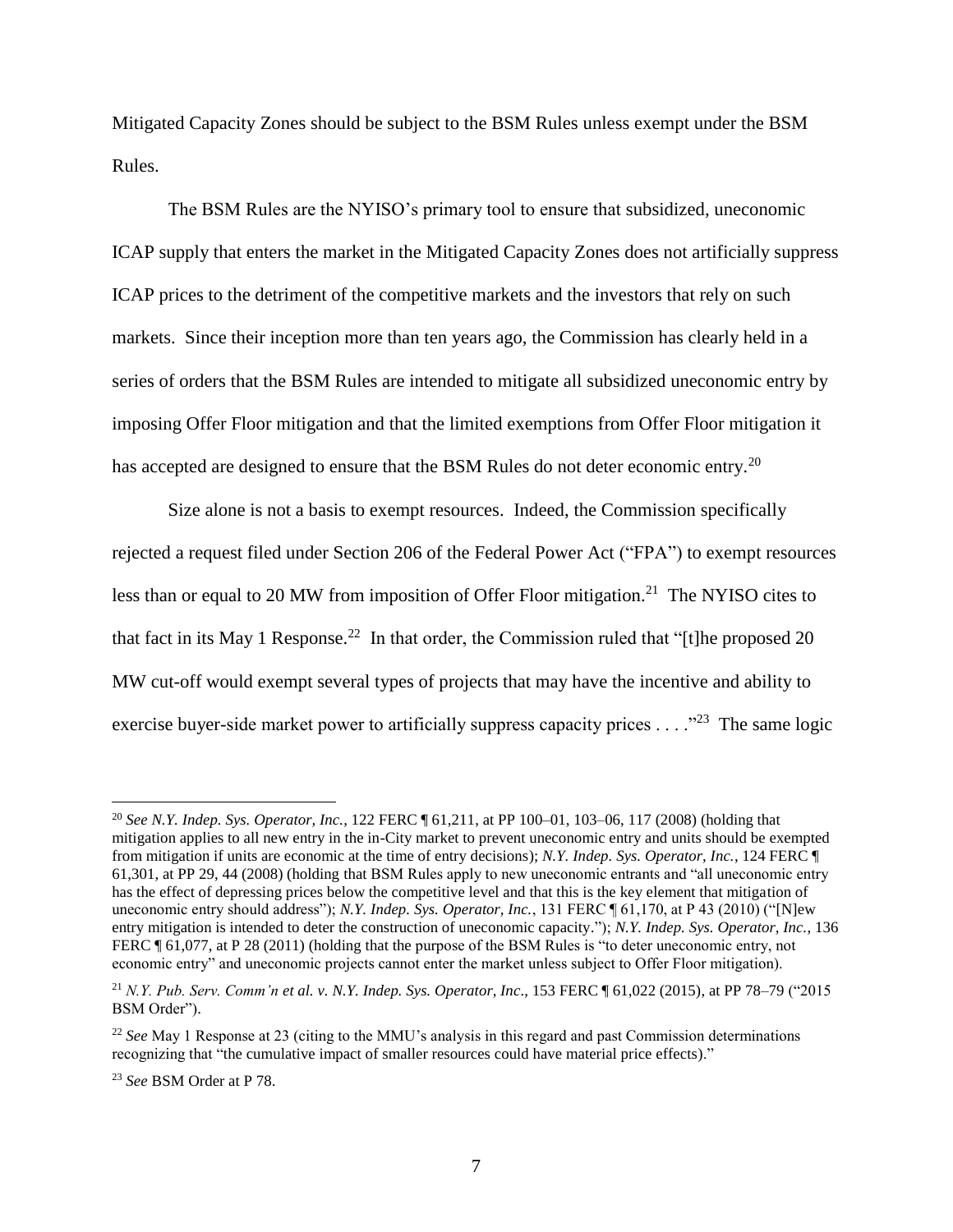applies with equal force to ESRs and other resources 2 MW or less, again, particularly in light of the State's current public policy initiatives focused on subsidizing substantial amounts of such uneconomic entry.

As IPPNY stated in its February Comments, the BSM Rules do not provide, and the Commission has not directed the NYISO to propose, an exemption from the imposition of an Offer Floor to new entrants in Mitigated Capacity Zones that are 2 MW or less or are not required to satisfy a deliverability requirement to be eligible to supply ICAP.<sup>24</sup> Nor has the NYISO made a tariff filing under FPA Section 205 or 206 and met the applicable burden of proof to implement such a tariff change.<sup>25</sup> As the NYISO indicated in its December Filing, its BTM:NG Filing did not intend to exempt Generators 2 MW or less from the imposition of an Offer Floor; it was a mistake.<sup>26</sup> There was no discussion whatsoever in the BTM:NG Filing, nor in any of the comments and protests that were filed in response thereto, regarding an exemption for Generators 2 MW or less.<sup>27</sup> As the NYISO forthrightly acknowledges in its May 1 Response, the NYISO did not present an economic rationale for removing the language from the Examined Facilities definition.<sup>28</sup> Nor did the Commission establish in its order accepting these proposed tariff revisions that removing the Category III language would exempt Generators 2 MW or less

<sup>24</sup> IPPNY February Comments at 5.

<sup>25</sup> This is a particularly important fact given that, as noted *supra*, the Commission previously has rejected a complaint filed under FPA Section 206 seeking similar relief on the grounds that complainants failed to demonstrate the existing tariff provisions were unjust and unreasonable.

<sup>26</sup> December Filing at 53.

<sup>27</sup> *See generally* Docket No. ER16-1213-000.

<sup>&</sup>lt;sup>28</sup> See May 1 Response at 22 (contrasting to the exemptions to the BSM Rules which were expressly authorized by the Commission following review of the economic analysis presented by the NYISO or complainants as justification for such action).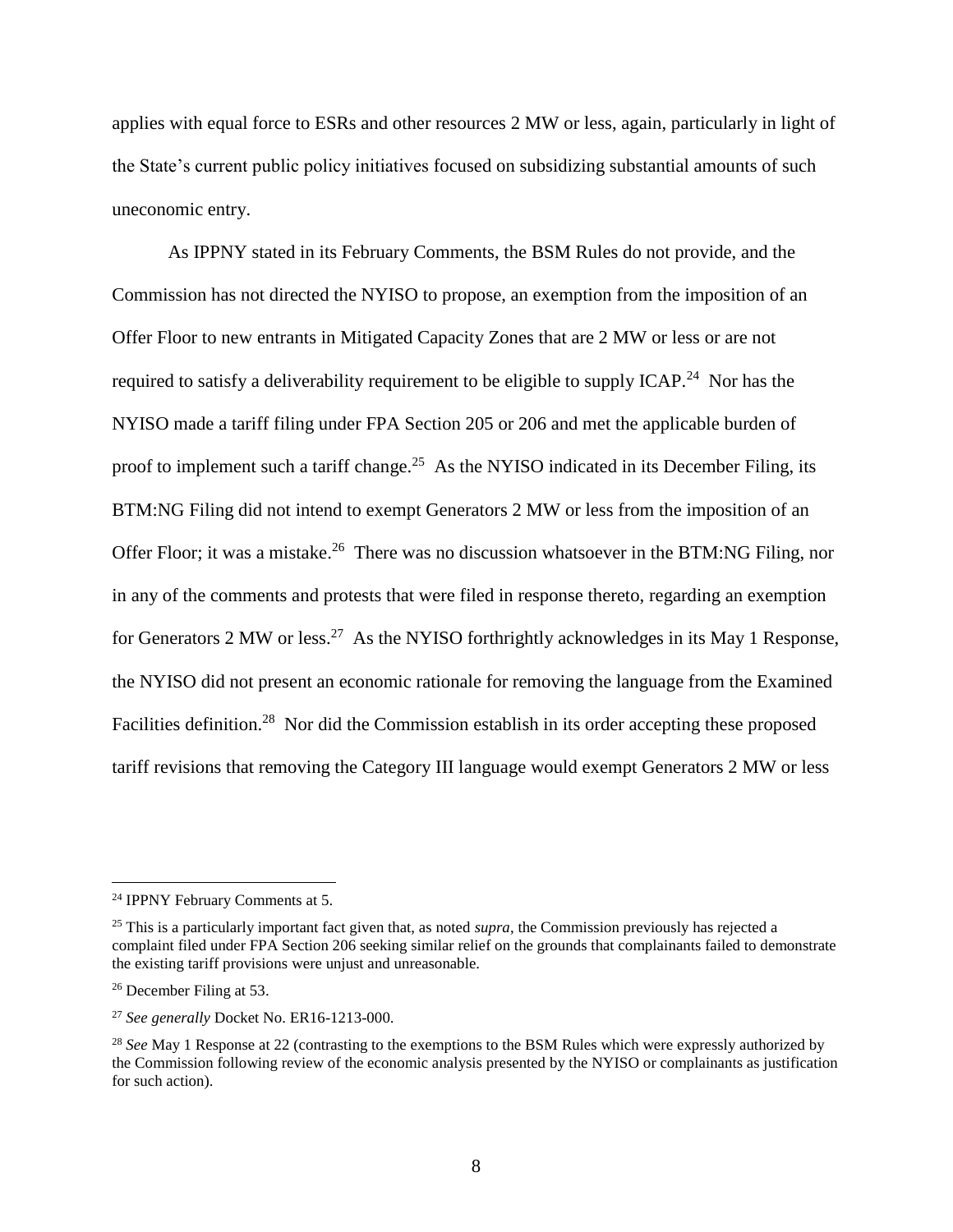in Mitigated Capacity Zones from the imposition of an Offer Floor.<sup>29</sup> Therefore, the BSM Rules continue to apply to resources 2 MW or less.

## **B. The NYISO Has Erroneously Conflated the Procedural Framework Established by the Examined Facilities Concept with Mandated BSM Testing of all New Resources That Have Not Met the Requirements to Secure an Exemption.**

The NYISO's interpretation of the BSM Rules in its May 1 Response also conflicts with the tariff language in the BSM Rules imposing Offer Floor mitigation on all resources unless exempt under the BSM Rules and conflates the procedural framework established by the "Examined Facilities" concept in the BSM Rules with the mitigation determinations themselves. The first sentence in Section 23.4.5.7 of the Services Tariff states, "[u]nless exempt as specified below, offers to supply Unforced Capacity from a Mitigated Capacity Zone Installed Capacity Supplier: (i) shall equal or exceed the applicable Offer Floor; and (ii) can only be offered in the ICAP Spot Market Auctions."<sup>30</sup> Indeed, in the portion of its May 1 Response further supporting its BSM Rules Proposal to reinstate the erroneously removed tariff language, the NYISO itself recognized "Commission precedent directs the NYISO to evaluate all new entrants under its [BSM Rules] unless a specific exemption has been justified on economic grounds."<sup>31</sup> That provision is controlling for these purposes.

The Services Tariff defines Offer Floor for Installed Capacity Suppliers that are not Special Case Resources as:

> the lesser of (i) a numerical value equal to 75% of the Mitigation Net CONE translated into a seasonally adjusted monthly UCAP value ("Mitigation Net CONE Offer Floor"), or (ii) the numerical

<sup>29</sup> *See generally N.Y. Indep. Sys. Operator, Inc.*, 155 FERC ¶ 61,166 (2016).

<sup>30</sup> May 1 Response at 25; Services Tariff § 23.4.5.7*.*

<sup>31</sup> *See* May 1 Response at 22 (citing Commission decision denying complaint to extend exemption to many resources on the basis that the exemptions had not been justified).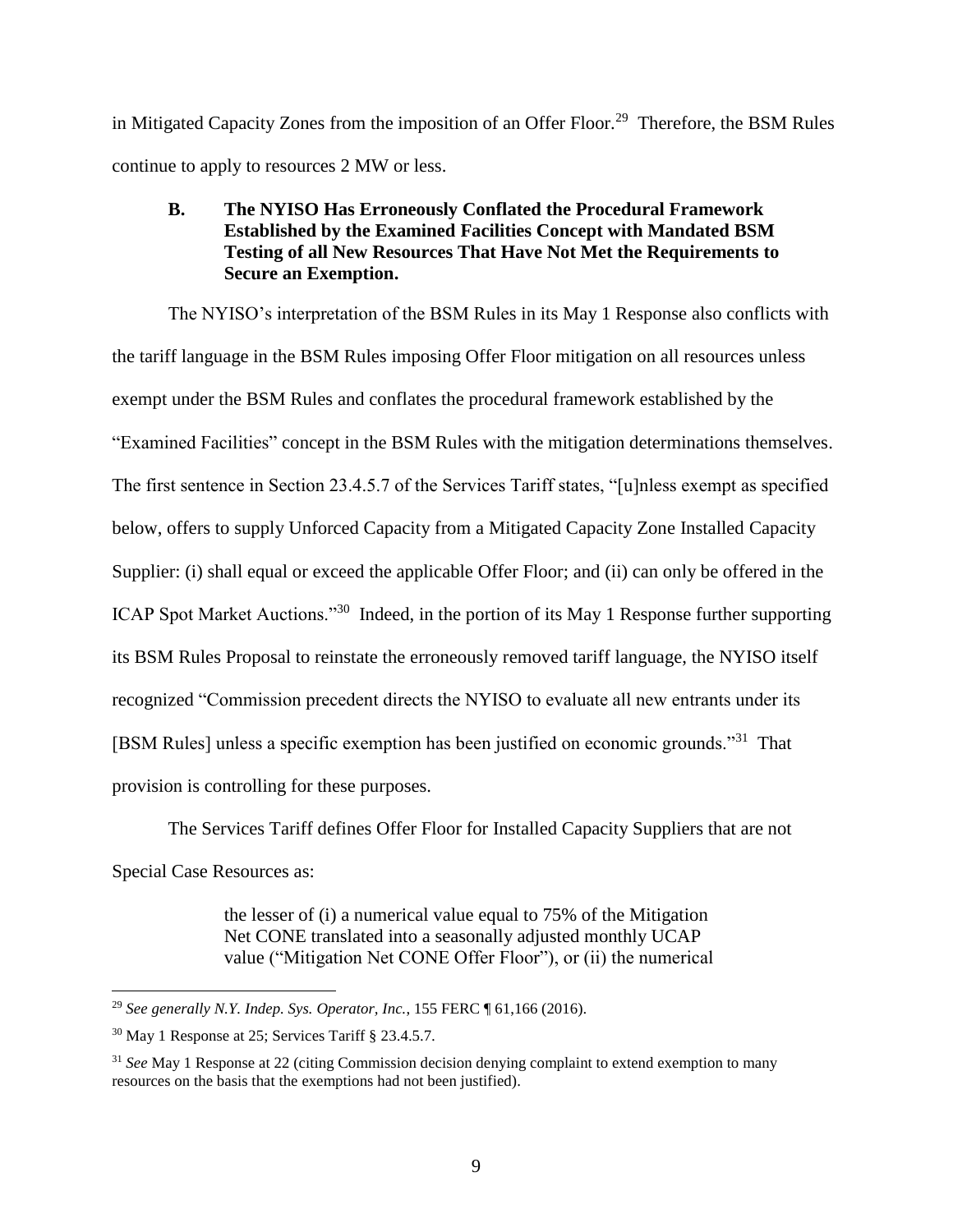value that is the first year value of the Unit Net CONE determined as specified in Section 23.4.5.7, translated into a seasonally adjusted monthly UCAP value using an appropriate class outage rate, ("Unit Net CONE Offer Floor").<sup>32</sup>

The Services Tariff defines "Unit Net CONE" as:

localized levelized embedded costs of a specified Installed Capacity Supplier, including interconnection costs, and for an Installed Capacity Supplier located outside a Mitigated Capacity Zone including embedded costs of transmission service, in either case net of likely projected annual Energy and Ancillary Services revenues, and revenues associated with other energy products (such as energy services and renewable energy credits, as determined by the ISO, translated into a seasonally adjusted monthly UCAP value using an appropriate class outage rate.<sup>33</sup>

Significantly, the definitions of Offer Floor and Unit Net CONE make no mention of, and thus

are not limited to, Examined Facilities. They instead apply to all new resources.

Section 23.4.5.7 specifies three exemptions from the application of an Offer Floor.

Contrary to the NYISO's interpretation, the Services Tariff does not limit the applicability of the

three exemptions to Examined Facilities. Instead, they specifically apply to an "Installed

Capacity Supplier." Section 23.4.5.7 states, in relevant part:

An Installed Capacity Supplier, in a Mitigated Capacity Zone for which the Commission has accepted an ICAP Demand Curve, shall be exempt from an Offer Floor if: (a) the price that is equal to the (x) average of the ICAP Spot Market Auction price for each month in the two Capability Periods, beginning with the Summer Capability Period commencing three years from the start of the year of the Class Year (the "Starting Capability Period") is projected by the ISO, in accordance with Section 23.4.5.7.15, to be higher than (y) the numerical value equal to 75 percent of the Mitigation Net CONE that would be applicable to such supplier in the same two  $(2)$  Capability Periods (utilized to compute  $(x)$ ), (b) the price that is equal to the average of the ICAP Spot Market Auction prices in the six Capability Periods beginning with the

<sup>32</sup> Services Tariff § 23.2.1.

<sup>33</sup> *Id.*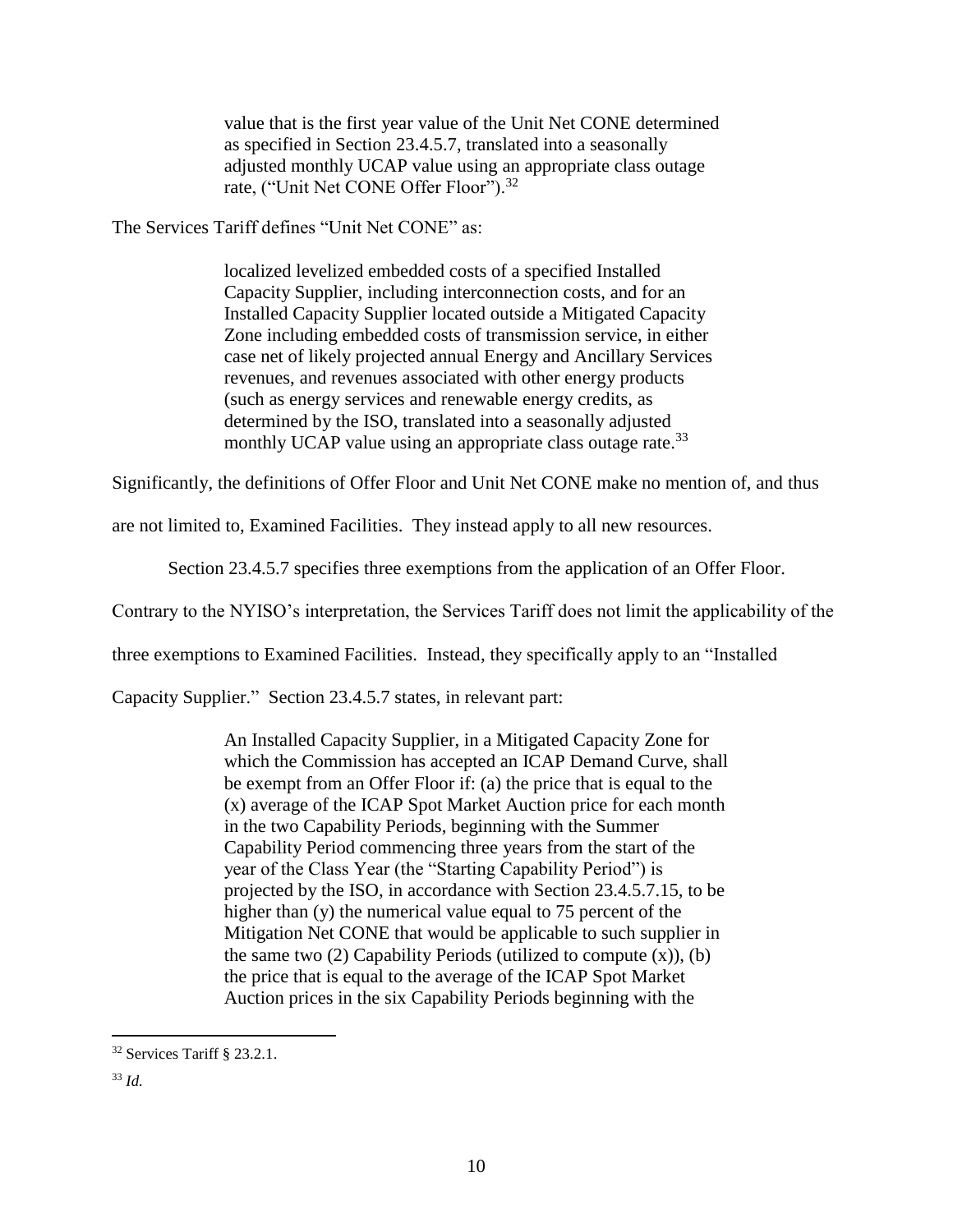Starting Capability Period is projected by the ISO, in accordance with Section 23.4.5.7.15, to be higher than the reasonably anticipated Unit Net CONE of the Installed Capacity Supplier, or (c) it has been determined to be exempt pursuant to Section 23.4.5.7.9 (the "Competitive Entry Exemption").<sup>34</sup>

Specifically, the Services Tariff makes clear that *a proposed new Generator or Unforced Capacity Delivery Rights* that becomes a member of a Class Year after Class Year 2012 is eligible for the Competitive Entry Exemption if it demonstrates it does not have certain executed or unexecuted contractual relationships with specified entities. Significantly, there is nothing in the Services Tariff that requires a resource to be an Examined Facility to be eligible for a Competitive Entry Exemption.

Yet notwithstanding the express language of its tariff and clear Commission precedent which the NYISO itself cites in the May 1 Response, the NYISO then asserts the BSM Rules do not apply to resources 2 MW or less absent Commission action in its May 1 Response because they are not Examined Facilities.<sup>35</sup> The NYISO appears to base its interpretation that the BSM Rules apply only to Examined Facilities on Section 23.4.5.7.3 because it requires the NYISO to perform exemption and Unit Net CONE determinations for *Examined Facilities*, and language in Section 23.4.5.7 and subsequent sections that specify the time at which the NYISO must perform and provide Unit Net CONE determinations and exemption determinations for Examined Facilities.<sup>36</sup> From this language, the NYISO leaps to the unjustified conclusion that resources that are not Examined Facilities are ineligible for the Offer Floor mitigation exemptions and, therefore, it does not have a mechanism to test facilities other than Examined Facilities.<sup>37</sup> Based

<sup>34</sup> *Id.* § 23.4.5.7.2.

<sup>35</sup> *See* May 1 Response at 24–26.

<sup>36</sup> *Id.* at 25–26.

<sup>37</sup> *Id*. at 25.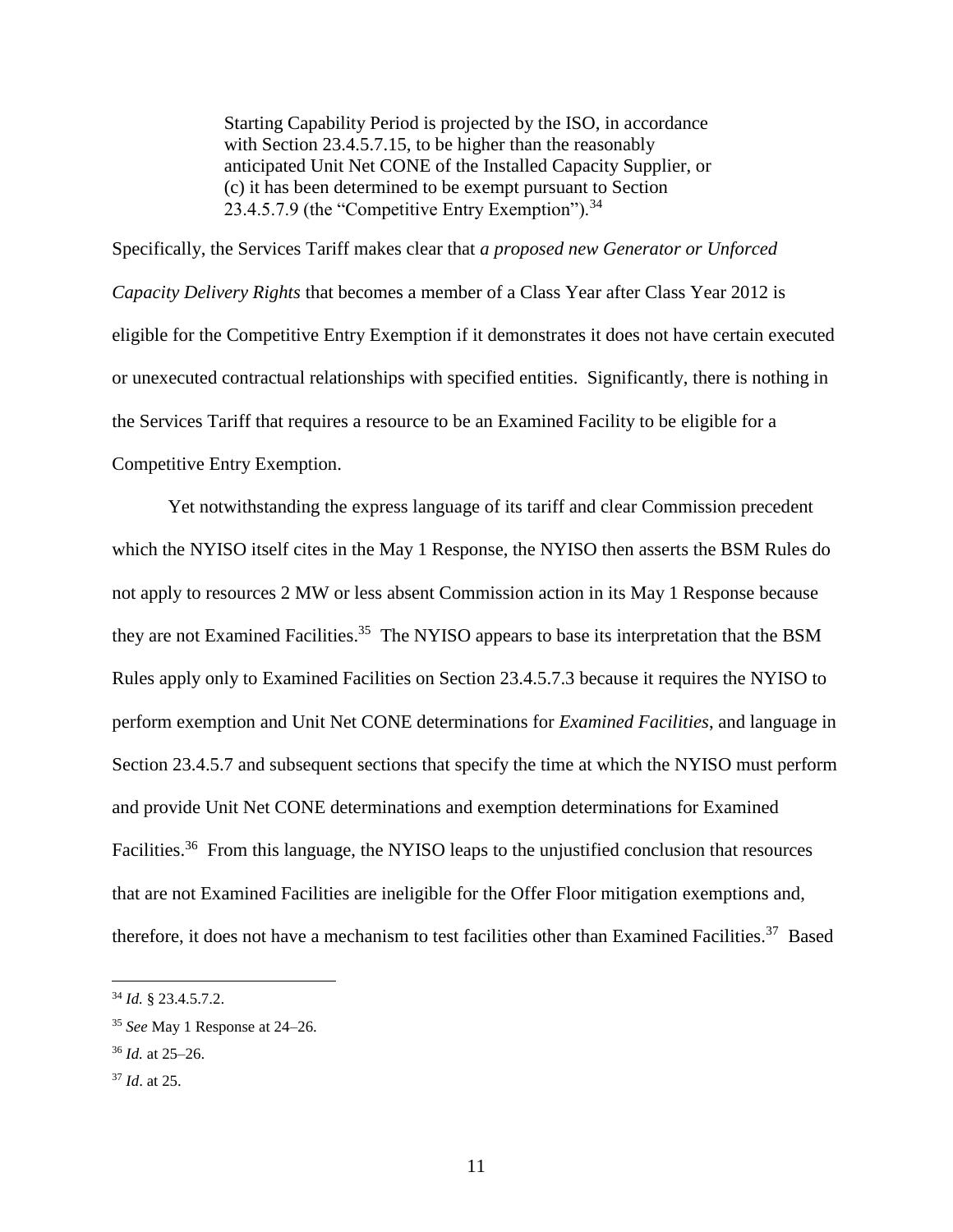on this unjustified conclusion, the NYISO then asserts resources 2 MW or less must be automatically mitigated if they are subject to the BSM Rules, a result that the NYISO characterizes as "unreasonable, inconsistent with Commission policy, and incompatible with other provisions of the BSM Rules."<sup>38</sup> Because the NYISO's interpretation would lead to the very artificial price suppression result that the Commission accepted the BSM Rules to avoid, it must be rejected.

The NYISO's FPA Section 205 filing to implement the Examined Facilities concept demonstrates the flaw inherent in the NYISO's newly hatched interpretation.<sup>39</sup> In its filing letter in the In City Load Side Mitigation Proceeding, the NYISO explained that its then current BSM Rules did not expressly state when the NYISO would perform a mitigation exemption test or whether the NYISO was required to perform the test for resources that did not request a test.<sup>40</sup> The NYISO stated that "the proposed tariff revisions would increase transparency to all Market Participants, provide potential new entrants with *greater certainty* at the time that they must make critical investment decisions, and prevent new entrants from facing either under- or overmitigation while protecting the market from the consequences of both."<sup>41</sup> Importantly, the NYISO stated that its Proposed new Section 23.4.5.7.3 "clarifies that the NYISO would make

<sup>&</sup>lt;sup>38</sup> *Id.* The NYISO also argues that this interpretation is unreasonable because it is inconsistent with the Commission's order providing a blanket exemption to new Special Case Resources. *Id.* (citing *N.Y. Pub. Serv. Comm'n v. N.Y. Indep. Sys. Operator, Inc.*, 158 FERC ¶ 61,137 (2017)) ("SCR Exemption Order"). The NYISO's argument is inapposite because, as the NYISO and IPPNY have stated, the only reason the NYISO can claim resources 2 MW or less are exempt from Offer Floor mitigation is because of the NYISO's mistaken removal of the Category III language, not because of a Commission order, like its SCR Exemption Order, directing the NYISO to exempt such resources from the BSM Rules.

<sup>39</sup> Docket No. ER10-3043-000, *N.Y. Indep. Sys. Operator, Inc*., Proposed Enhancements to In-City Buyer-Side Capacity Mitigation Measures, Request for Expedited Commission Action, and Contingent Request for Waiver of Prior Notice Requirement (Sept. 27, 2010) ("In City Load Side Mitigation Proceeding" and "September 2010 Filing," respectively).

<sup>40</sup> *Id*. at 9.

<sup>&</sup>lt;sup>41</sup> *Id.* at 2 (emphasis added).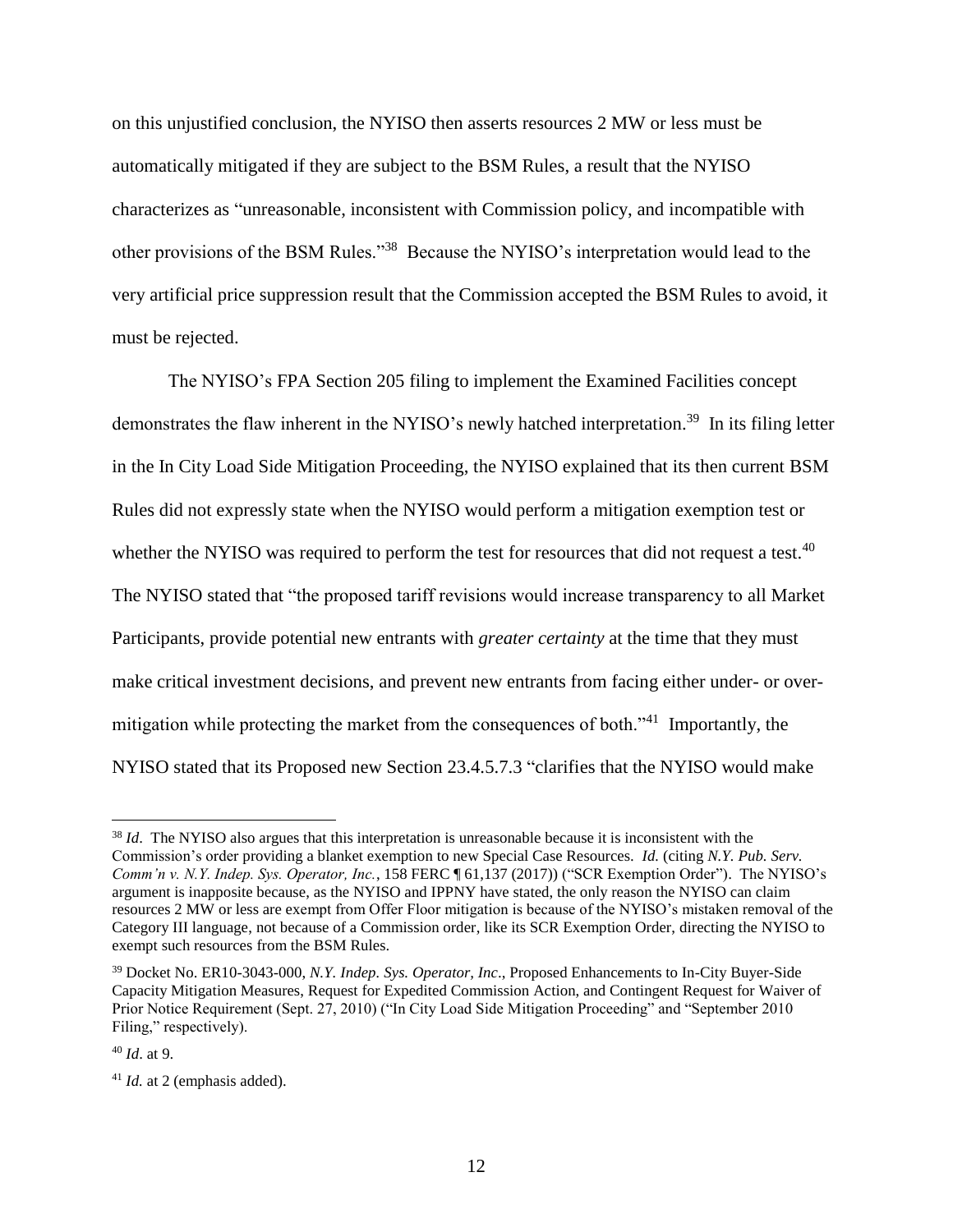the determination for all 'Examined Facilities,' which, unlike the currently effective BSM Rules by virtue of the erroneously removed Category III definition, would *expressly encompass all* potential new entrants."<sup>42</sup> The NYISO thus added the Examined Facilities definitions to its Services Tariff to provide a framework for conducting its exemption determination process by tying it to the Class Year process.

The key point is that the NYISO proposed the Examined Facilities definitions for the limited purpose of defining *when* the NYISO conducts the mitigation exemption tests for a new entrant, not *whether* it does. Thus, while the BSM Rules require the NYISO to perform mitigation exemption determinations for Examined Facilities in a predefined time frame using a predefined framework, the BSM Rules do not proscribe the NYISO from performing exemption determinations for other resources just as it did in the period leading up to the In City Load Side Mitigation Proceeding.

Indeed, the result of the NYISO's interpretation would be an automatic exemption from Offer Floor mitigation for all resources 2 MW or less, even if they constituted subsidized uneconomic new entry, thereby violating the Commission's long-established precedent that all new resources in Mitigated Capacity Zones should be subject to Offer Floor mitigation unless they qualify for one of the limited exemptions specified in the BSM Rules demonstrating they are economic. It is, thus, the NYISO's interpretation that is "unreasonable, inconsistent with Commission policy, and incompatible with other provisions of the BSM Rules." Other than advancing an untenable technical reading of its BSM Rules, the NYISO has not provided any justification for adopting an interpretation of its error in removing the Category III tariff

<sup>42</sup> *Id*. at 10 (emphasis added).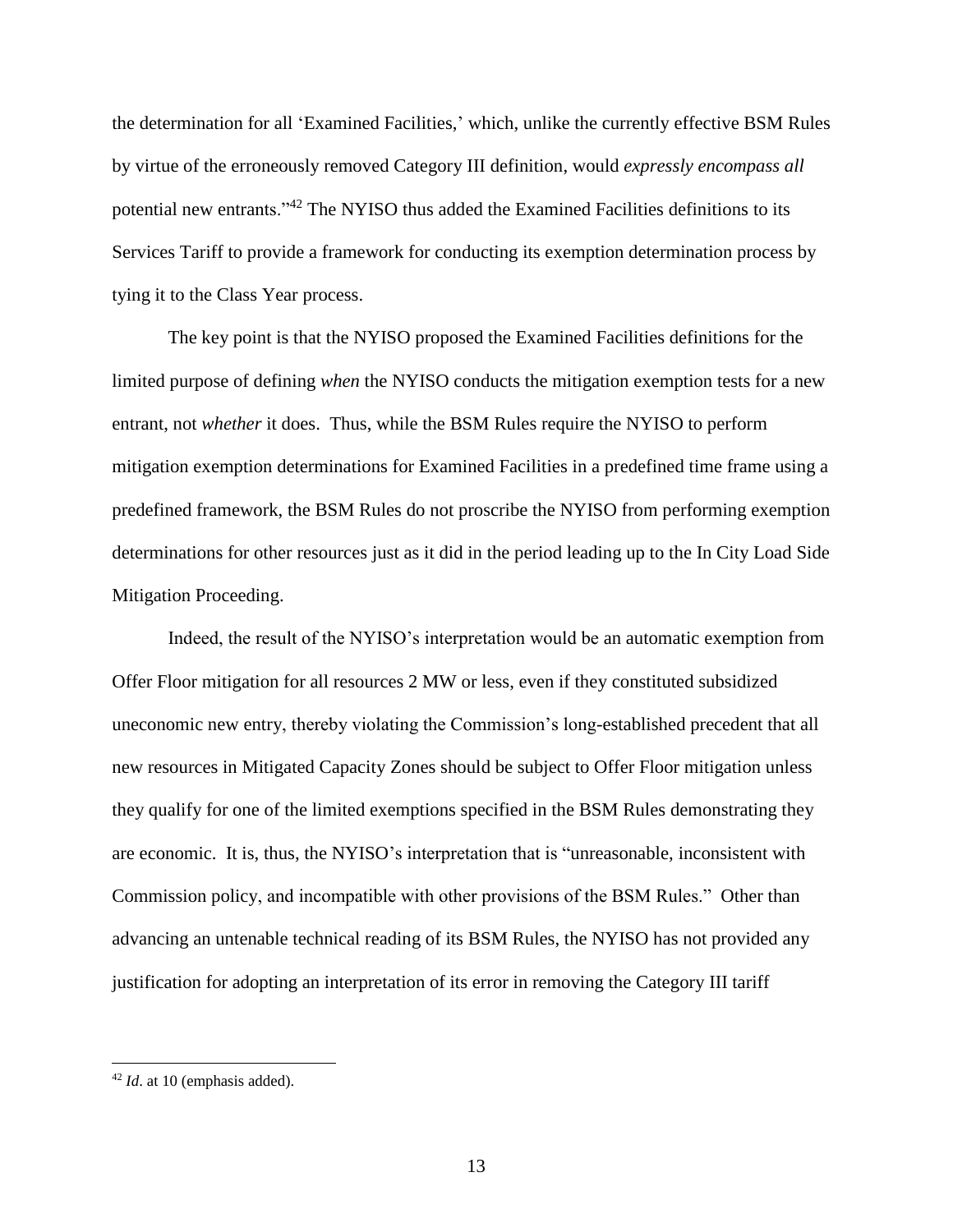language that would support allowing all these subsidized uneconomic resources to evade Offer Floor mitigation.<sup>43</sup>

As demonstrated in the Commission's orders and the NYISO's own filings, Offer Floor mitigation applies to all new entrants to avoid subsidized uneconomic entry. The exception to this rule is the exemptions which have been narrowly tailored by the Commission over a series of orders. The exception applies, however, if, and only if, a new entrant can demonstrate that it qualifies for the exemption it seeks. Pending Commission acceptance of the NYISO's BSM Proposal, the NYISO must interpret its BSM Rules to apply Offer Floor mitigation to resources 2 MW or less, and the NYISO must define when it will apply the Offer Floor and mitigation exemption determinations. These resources can request a BSM exemption determination if they elect to do so to manage their risks or the NYISO can determine when to study them. However, as the NYISO stated in its December Filing, it must be consistent with Commission precedent that the BSM Rules must apply to all Generators to ensure consistent and equitable treatment across all generation types. 44

#### **II. CONCLUSION**

 $\overline{a}$ 

As demonstrated above, to maintain the effectiveness of the NYISO's ICAP market mitigation structure in the Mitigated Capacity Zones, the Commission should accept the NYISO's BSM Rules Proposal and direct the NYISO to clarify its existing BSM Rules by

<sup>&</sup>lt;sup>43</sup> Importantly, in response to the OEMR's question about how many of these resources would secure exemptions, the NYISO stated it could not predict with certainty which of these resources would receive an exemption. *See* May 1 Response at 26. The NYISO's statement confirms that it is possible that some of these resources would *not* secure exemptions under the BSM Rules. The Commission cannot sanction the artificial price suppression that would result if these resources were permitted to sidestep the BSM Rules.

<sup>44</sup> December Filing at 51 (citing *N.Y. Indep. Sys. Operator, Inc*., 125 FERC ¶ 61,206 (2008), *reh'g*, 127 FERC ¶ 61,042 (2009)).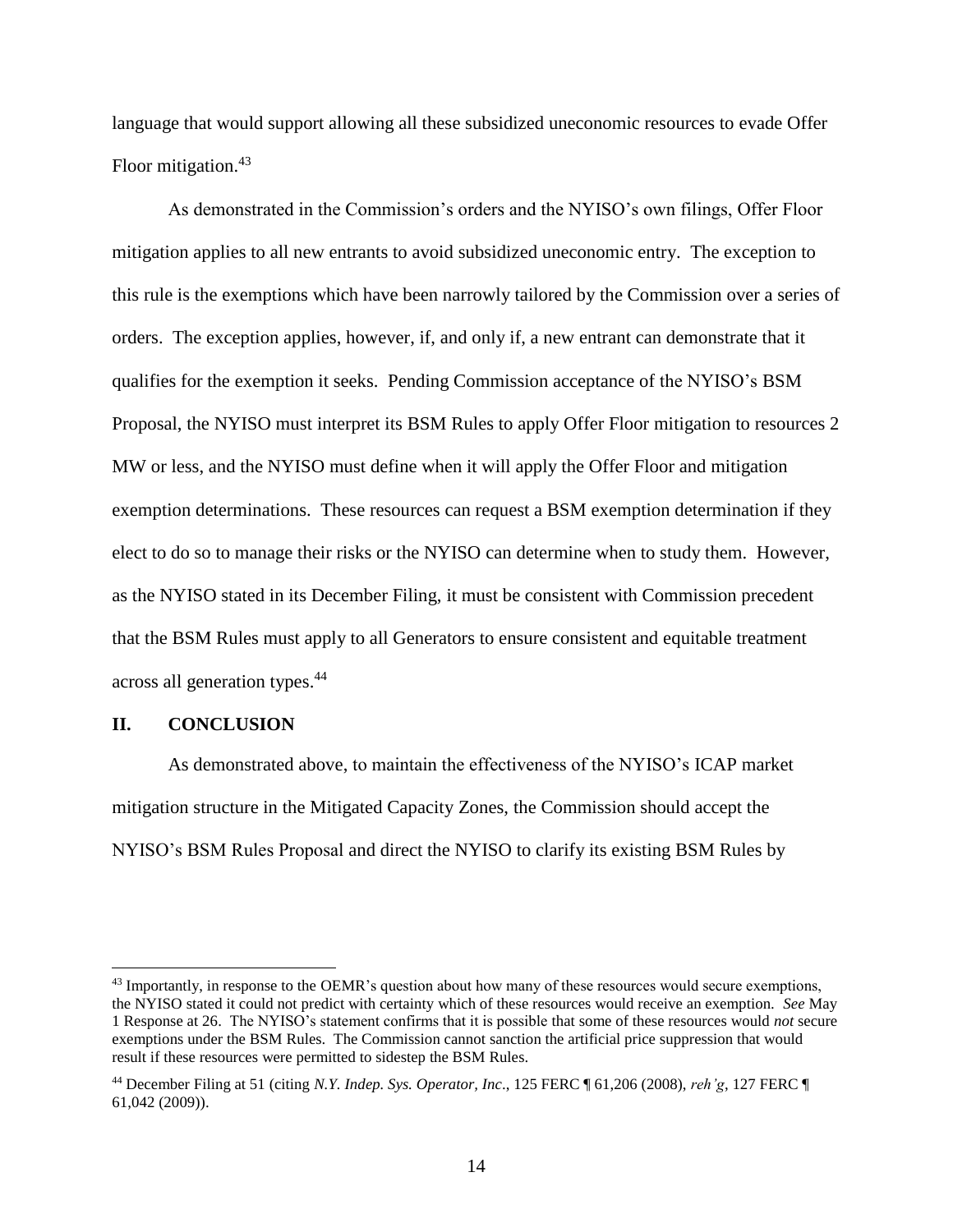reinstating the tariff language incorporating resources 2 MW or less within the Examined Facilities definition.

Respectfully submitted,

*David B. Johnson* David B. Johnson Read and Laniado, LLP Counsel for Independent Power Producers of New York, Inc. 25 Eagle Street Albany, New York 12207 Telephone: 518-465-9313 DBJ@readlaniado.com

Dated: May 22, 2019